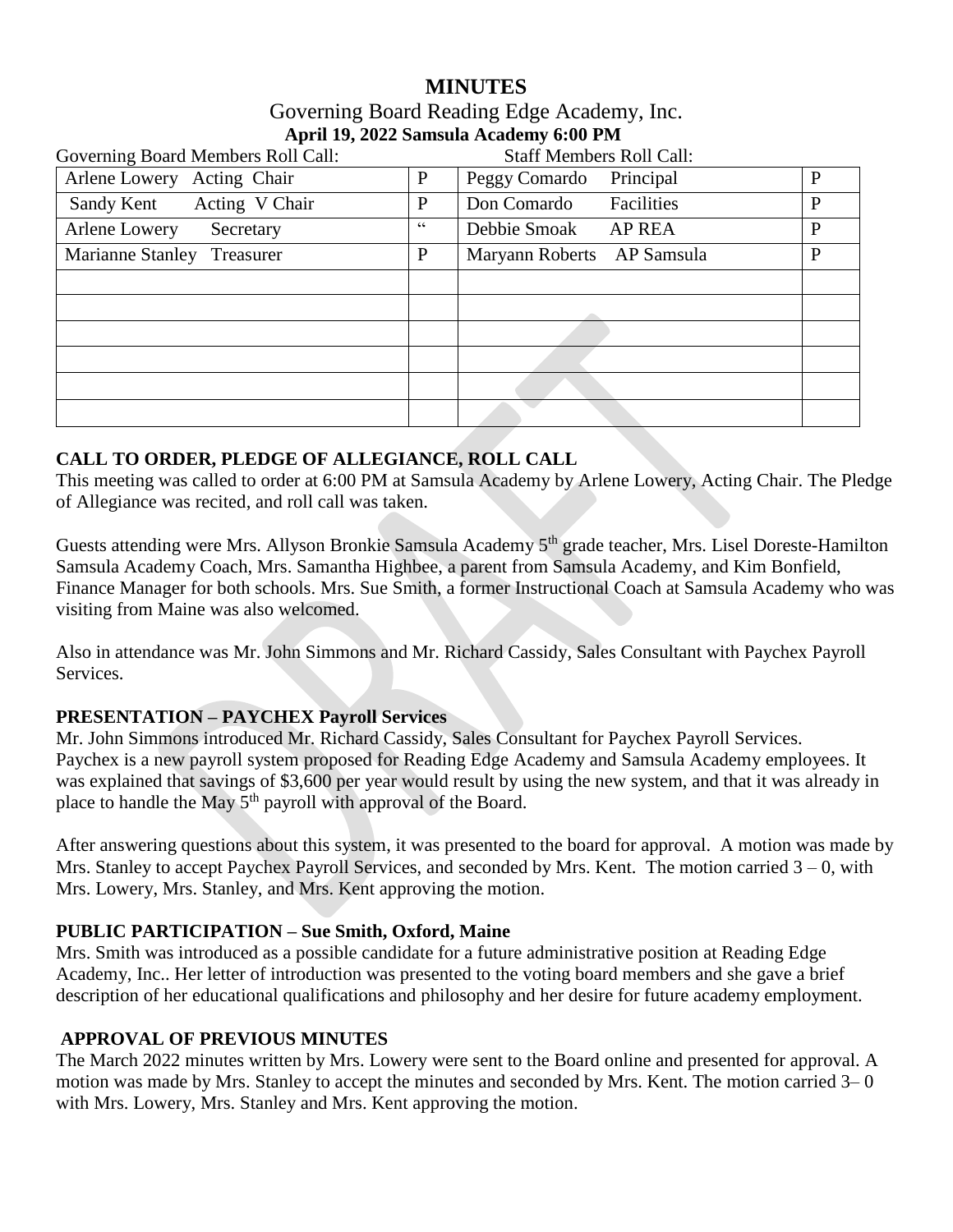#### Page 1

# Page 2

# **FINANCIAL REPORT**S

The financial reports were presented by Mrs. Marianne Stanley for **March 2022**.

A motion was made to accept the Reading Edge Academy March financial report by Mrs. Kent and seconded by Mrs. Lowery. The motion carried  $3 - 0$  with Mrs. Lowery, Mrs. Stanley, and Mrs. Kent voting approval.

A motion was made to accept the Samsula Academy March financial report by Mrs.Kent and seconded by Mrs. Lowery. The motion carried  $3 - 0$  with Mrs. Lowery, Mrs. Stanley, and Mrs. Kent voting approval.

Mrs. Stanley presented the amended budget for Reading Edge Academy. Mrs. Lowery made a motion to accept the amended budget for Reading Edge Academy with the understanding that it could be further amended at the school year's end. Mrs. Kent seconded the motion. The motion passed with Mrs. Lowery, Mrs. Stanley and Mrs. Kent voting approval  $3 - 0$ .

Mrs. Stanley presented the amended budget for Samsula Academy. Mrs. Lowery made a motion to accept the amended budget for Samsula Academy with the understanding that it could be further amended at the school year's end. Mrs. Kent seconded the motion. The motion passed with Mrs. Lowery, Mrs. Stanley and Mrs. Kent voting approval  $3 - 0$ .

It was suggested that in order to balance both budgets for the 2022 – 2023 school year, salaries may have to be frozen, and other expenditures cut back.

# **ASSISTANT PRINCIPAL'S REPORTS**

# **Reading Edge Academy by Ms. Debbie Smoak**

**Wednesday, March 23** – FSA Celebration for 3rd, 4th and 5th grade students. We had a Rock Wall, Obstacle course, and Carnival type games for students to participate with. We had 24 volunteers come and help support this activity along with Jeremiah's Italian Ice who provided flavored ice to all the students, staff and volunteers.

**Thursday, March 24** – FTE Audit – Kim Bonfield presented our findings to the district and prepared the Audit for review.

**Wednesday, March 30** – Slime Day for the Heart Association. Students were allowed to slime a staff member if they had collected a designated amount of money for the Heart Association.

**Thursday, March 31** – John Simmons explained and signed staff onto the new insurance for the 2022-2023 school year.

**Friday, April 1** – Begins the annual Teacher Appreciation which includes all staff members. Lunch was provided by Fire House Subs and volunteers came and covered the café for the teachers so they could eat together in the conference room which was decorated in a nice quiet atmosphere for their relaxation. Staff received a personal notepad from the school.

**Tuesday, April 5** – FSA Writing for 4th grade (2 hour test) and ELA for 3rd grade (80 minute test)

**Wednesday, April 6** – FSA Writing for 5th grade (2 hour test) and ELA for 3 d grade (80 minute test)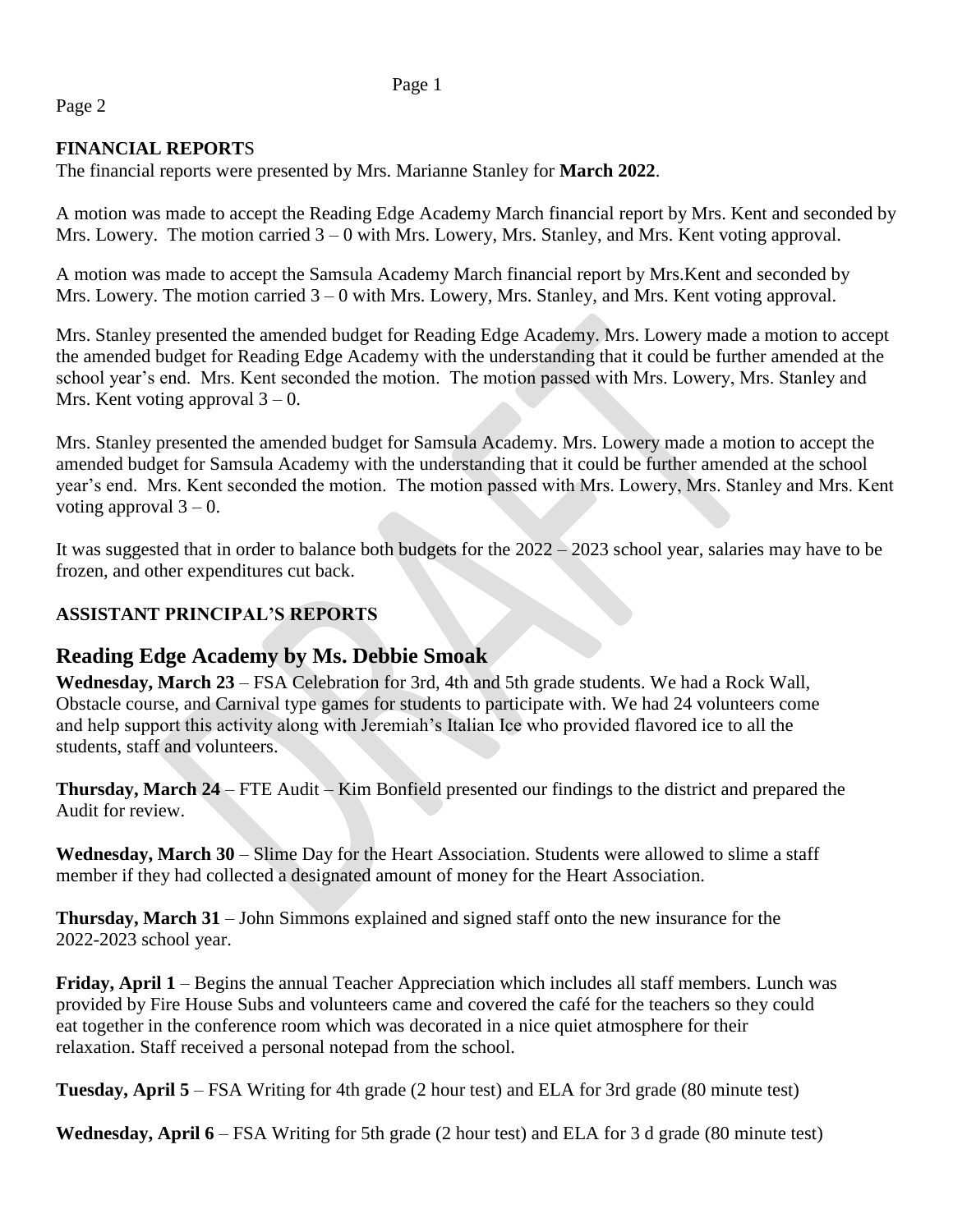**Friday, April 8** – Teacher Appreciation supplied by Chick Fil A with breakfast and 2 gift cards for each staff member. Page 3

**Tuesday, April 12** – Waste Management Assembly for 4th grade

**Wednesday, April 13** – Fire and Ice Spirit Night at Tijuana Flats and Jeremiah's Italian Ice from 2 p.m. till closing with the school receiving 20% refund to the school.

**Friday, April 14** – Teacher Appreciation continues for staff. Debary Golf and Country Club provided a delicious meal and staff received an insulated cup. The Roster Verification was submitted to the state.

**Monday, April 18** – Team Meetings with kindergarten, 3rd and 5th grade. Discussed those who need the Gift of Time and who would benefit by attending the Summer Program in June.

**Tuesday, April 19** – Team Meetings with 1st and 2nd grade. Discussed those who need the Gift of Time and who would benefit by attending the Summer Program in June. 4th grade's annual Field Trip to St. Augustine, left at 7:30 a.m. and returned at 6:30 p.m.

**Thursday, April 21** – 3rd grade has a Field Trip scheduled for Sea World, leaving at 8:30 a.m. and returning at 5:00 p.m.

**Friday, April 22** – Teacher Appreciation continues with lunch provided by Caldwell Realty for the entire staff, who received a computer bag.

**Tuesday, April 26** – Kindergarten Round-Up scheduled for 8:30 a.m. and again at 6:00 p.m. to provided information to our new students.

Reading Edge Academy's enrollment is currently 311.

# **SAMULA ACADEMY by Mrs. Maryann Roberts**

**Tuesday, April 5, 2022** - FSA ELA Grade 3 Session 1 and 4th Grade Writing

**Wednesday, April 6, 2022** - FSA ELA Grade 3 Session 2 and 5th Grade Writing

**Thursday, April 7, 2022** - Mrs. Roberts met with the 5th grade students moving up to Creekside Middle School to assist them with choosing electives.

**Tuesday April 12, 2022** - Mrs. Roberts attended TAT (Threat Assessment Team) virtual meeting with Southeast VCS administrators and guardians. This meeting is held monthly to share experiences to better improve school safety.

**Tuesday, April 12, 2022** - Kim and Diane attended virtual Clerical Institute.

**Friday, April 15, 2022** - Mid Trimester ends

**Tuesday, April 19, 2022** - Creekside Middle School Orientation was held for 6th grade parents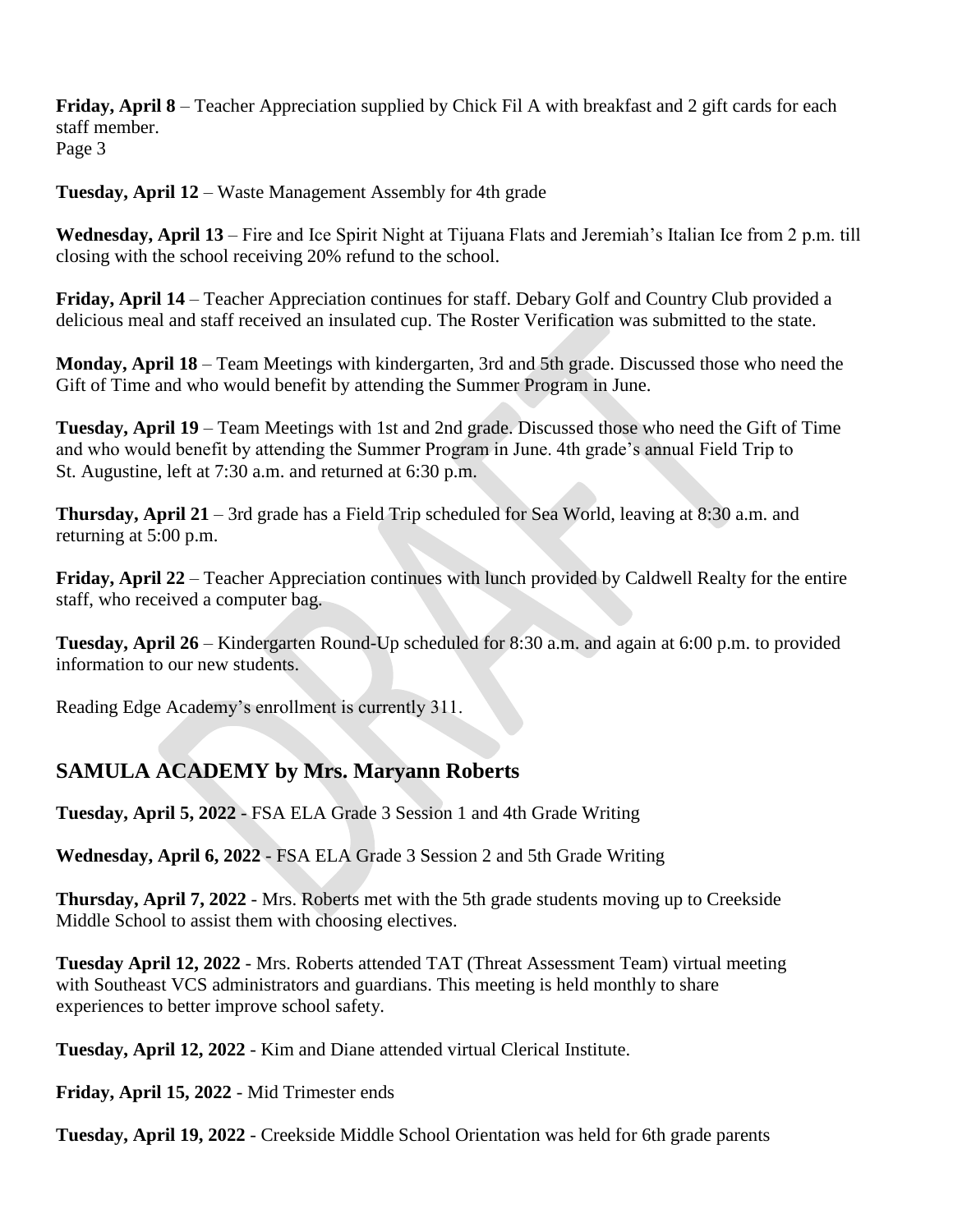and students.

**Wednesday, April 20, 2022** - Progress report comments are due to the administration.

Page 4

**Wednesday, April 20, 2022** – Mrs. Roberts will attend a Virtual DPS informational meeting for ESE teachers, DPS and Administrators to disseminate latest ESE compliance information and/or issues.

**Monday, April 25, 2022** – No school for teachers and students

**Tuesday, April 26, 2022** – April 29 -BOGO Book Fair April 27-29

**Wednesday, April 27, 2022** – Progress Reports go home.

**Wednesday, April 27, 2022** – Christina Kromhout completed the Art of Reflection and Response Teacher Institute. This a 40 credit year-long institute which merges arts standards and curriculum in the content areas building connections. A reception will be held to honor teachers participating in the program at the Museum of Art in Deland.

**Friday, April 29, 2022** – Kindergarten Round Up

Samsula's current enrollment is 170.

#### **PRINCIPAL'S MESSAGE**

Mrs. Comardo thanked her teams for both schools for their continued exemplary, dedicated service.

She asked if there were any questions about the letter she sent to Dr. Shanoff, Volusia District Schools requesting the release of Conveyance of Property in the deed for Samsula Academy. There were none.

# **OLD BUSINESS**

#### **Safety Lighting at Reading Edge Academy**

Mr. Comardo explained that because prices to install lights in the back parking lot on poles would cost in the neighborhood of \$6,000 and then result in high electric bills to operate, this installation was not practical. He then showed the board that another way to light the doors in the back with LED lights which would be more cost effective and still light the back building and parking lot. Costs would not exceed \$ 5,000.

Because this has been an ongoing safety issue, Mrs. Lowery made a motion that the installation of the most cost effective installation of lighting be made as soon as possible, as long as costs would not exceed \$ 5,000. Mrs. Kent seconded the motion. The motion passed  $3 - 0$  with Mrs. Lowery, Mrs. Stanley, and Mrs. Kent voting approval.

#### **Quotes for Fencing Samsula Academy**

Mr. Comardo told the board members that quotes for fencing Samsula Academy were coming in at \$50,000 and \$36,000. Better Fence still has not submitted their bid, but at such high prices that was not something affordable at this time.

# **NEW BUSINESS**